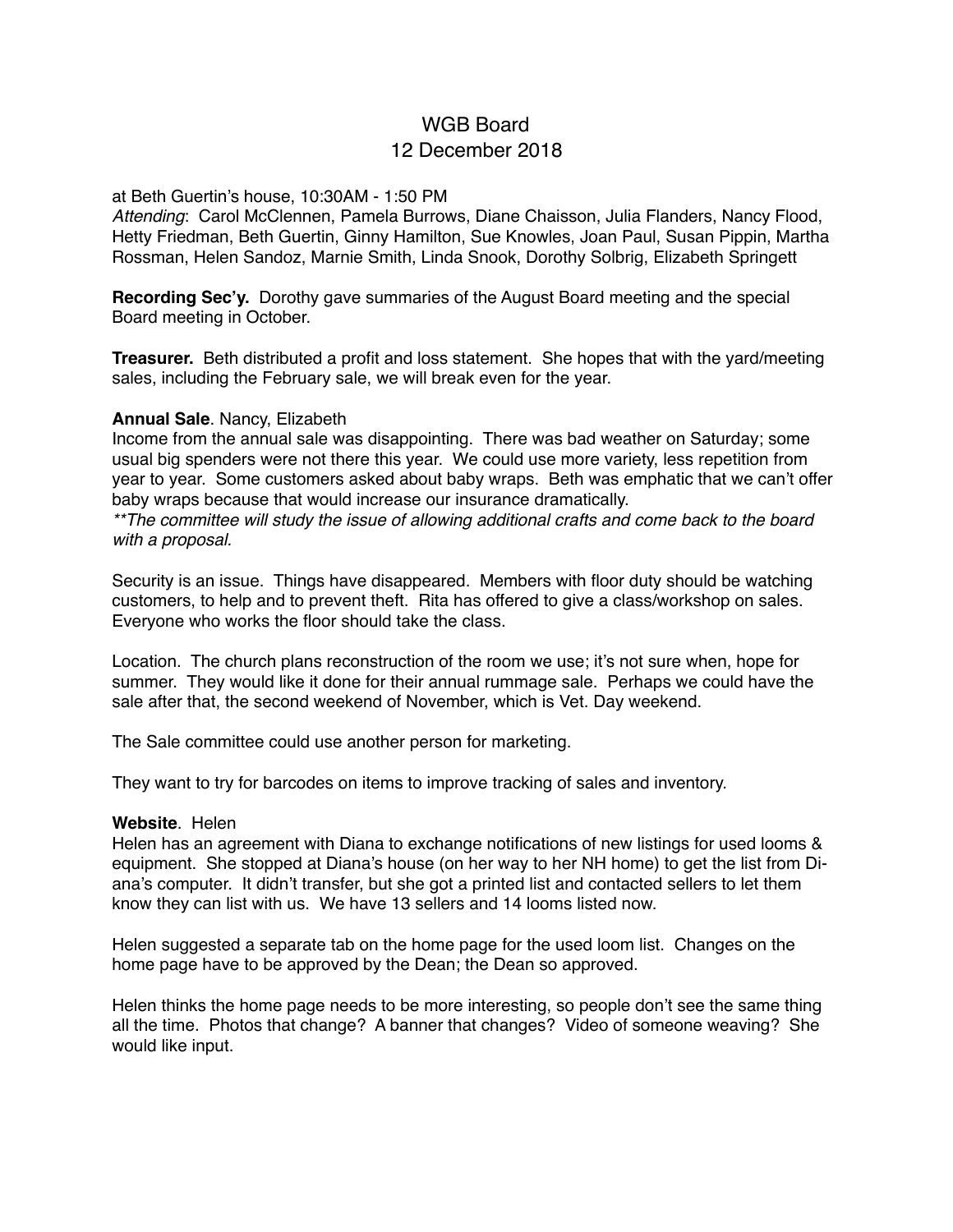There is a list for people to sign up for an email on the Annual Sale, which has 21 people. The email was not sent this year—a job for the sales marketing person. Helen will forward the list to the Sale committee.

There are 140 members of the site, of whom 78 bought workshops. \$7045 generated in revenue. Helen needs to know when workshop spaces are filled by mail, so she can correct the number of open places.

# **Bulletin.** Diane

Members pay for ads, \$25 for a 2x3" ad; nonmembers pay more. The question came up; a notice will be included in the Bulletin.

# **100th Anniversary**

Members of the steering committee had an encouraging meeting with Michael at the Fuller. He has worked with other groups and is sympathetic to our concerns about the theme. Once we decide on the theme, he will handle the specific call for entries. They have a focused fiber person on the staff. We need to be on our A-game in terms of theme and inspiring people to submit. We aim to announce the theme in March, and the call for entries will go out in October. Pieces will be due October 2021. We are thinking about a challenge for next year, along the lines of: choose a decade, pick music from that decade for inspiration, use colors from that decade. There will be a main theme, with five sub-themes with a historical bent. The store manager will be looking for fiber products to sell. Our show will occur May 14 to mid Sept., their busiest time of year.

# **Nominating**. Susan Pippin

Susan asked about the relationship of the various PR positions. Pamela said she thinks the PR committee should be expanded to include people for social media and PR for the Annual Sale.

**Motion** proposed by Pamela, seconded by Julia, passed: **That the Public Relations position be expanded to a committee of 3 to include the chair, responsible for overall PR; a person responsible for social media; and a person to handle marketing for the Annual Sale.**

Staggered terms. The committee should coordinate with the Sale committee and the Website.

Helen said Susan Targove has been a consultant on the website. If she does not want to continue, Helen needs a person for backup, to cover if Helen is traveling, etc.

## **Morning workshops.** Joan

Two workshops that were cancelled this year will be offered again next year. Other topics: navigating the exhibit process, overshot, rug finishes, making greeting cards.

## **Afternoon speakers.** Linda

Linda asked to check the calendar for next year. The 2d Wed. of October is Yom Kippur, so we'll meet on 2 Oct. So: 9/11, 10/2, 11/13, 2/12, 3/11, 3/12-14 for Kniseley workshop, 4/8 (Passover), 5/13. Speakers are Sanborn on Shaker textiles, Fuller in Oct., Lucienne Coifman, Kniseley, someone from URI on future textiles.

The special workshop for the spring is full. We need to collect the workshop materials fee, a check payable to Sarah and sent to Beth. [should be sent to Linda]